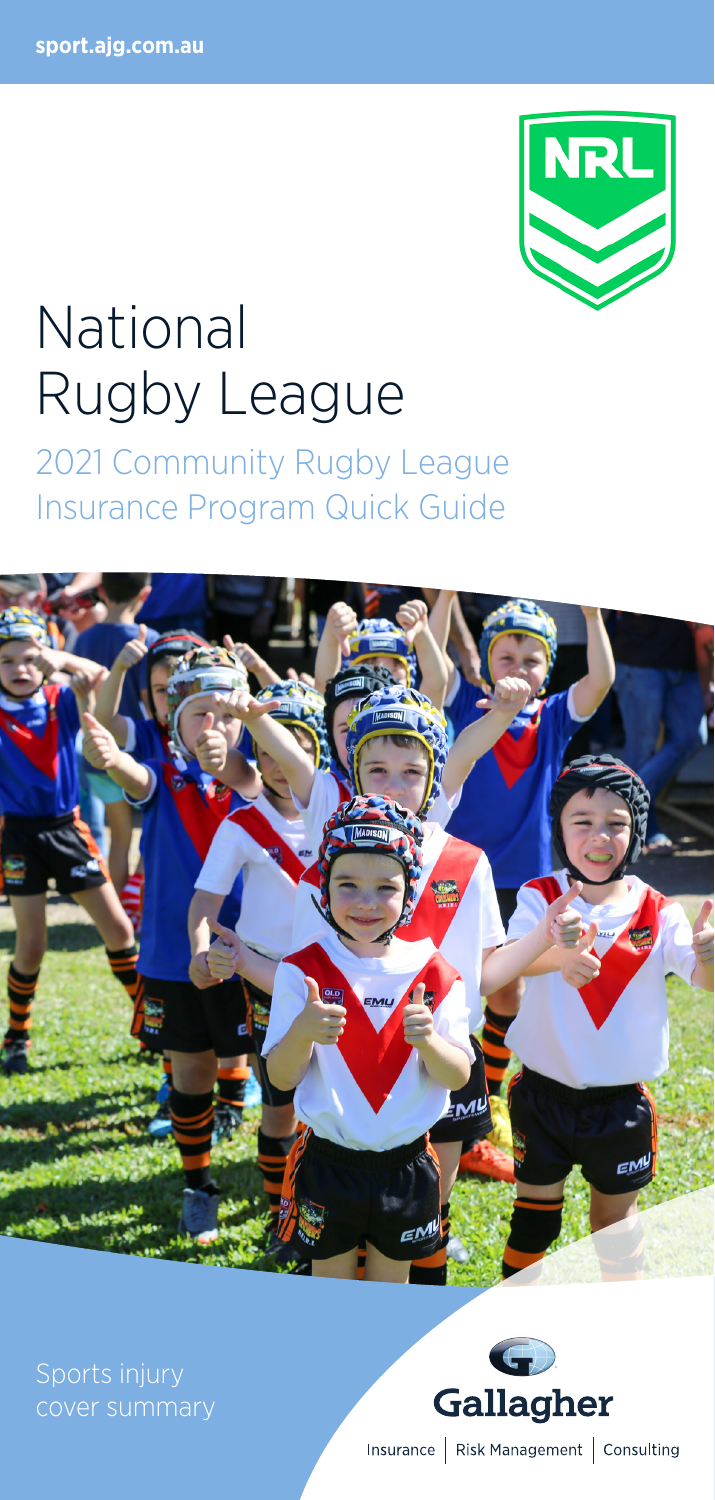



## Dear registered players. parents, guardians & volunteers,

We are pleased to present this quick guide to the 2021 Whole of Game National Community Rugby League Insurance Program.

The purpose of this Insurance Quick Guide is to provide an overview of some of the main covers of the policies as well as instructions on how to make a claim. For full details of cover please refer to the policy documents available on the Gallagher website at [sport.ajg.com.au.](http://sport.ajg.com.au.)

General Insurers in Australia are prohibited from making payment on any expenses for which a Medicare benefit is paid or is payable including the balance of monies due or payable by you after the deduction of any Medicare benefit or rebate from the actual expense incurred. This is commonly referred to as the "Medicare Gap", (refer to National Health Act 1953).

The cover provided under this program is not "comprehensive" and is intended to compliment other insurance cover you may have in place. You will need to be mindful of any undertakings that are relevant to your player contractual obligations (Private Health insurance) and we encourage all participants to consider their own individual needs and circumstances in relation Private Health, Life and Income Protection insurance. It is an individual's responsibility to ensure that they have adequate insurance cover for their individual needs.

We wish you a safe and enjoyable 2021 Rugby League season.

Yours sincerely, **Gallagher Sport**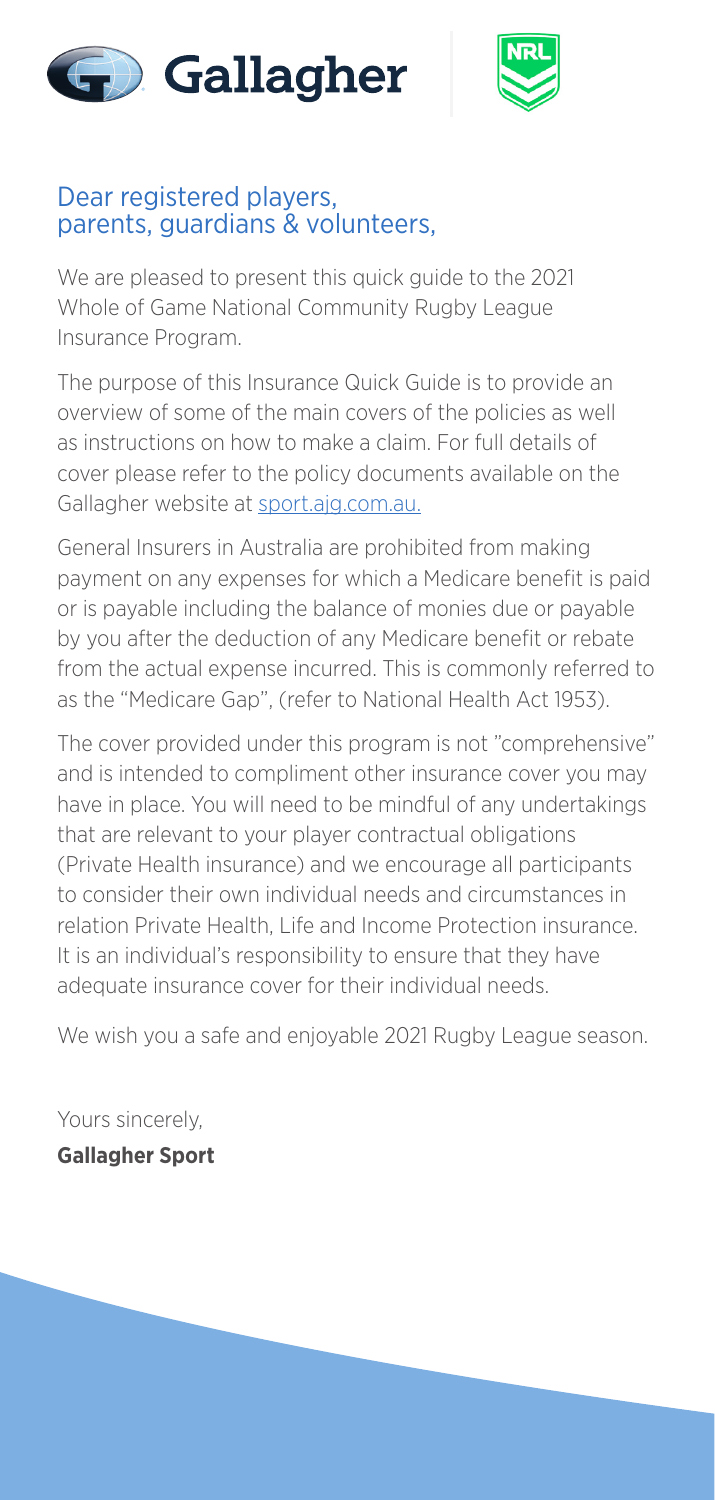# Scope of cover

#### Insured persons – Category 1

All registered senior players in under 19 teams and above of all affiliated local leagues and clubs.

#### Insured persons – Category 2

All registered junior players in under 18 teams and below, coaches, trainers, managers, administrators, referees, officials, first aid personnel, selectors, ball boys, other officials or supervisors, medical officers, physiotherapists, ambulance officers, volunteer workers, directors, officers, employees, executive officers, office bearers and committees of all affiliated local leagues and clubs.

#### Age limits

Over 4 years and under 100 years (all insured persons 86 years + to be declared).

#### Covered activities

The policy provides worldwide cover (excluding USA & Canada) for injury\* to all Insured Persons whilst involved in the following activities or events, where sanctioned by any affiliated ARLC body:

- a. Whilst actively engaged in club, representative or heritage, state or national events, or a training session or competitive game;
- b. Whilst actively engaged in an activity which forms part of the Insured Person's official duties;
- c. Whilst actively engaged in any administrative, social or fund-raising activity or Voluntary Work;
- d. Whilst undertaking Direct Travel to or from (a), (b) or (c) above ; and
- e. Whilst staying away from home during a tour for the purposes of (a), (b) or (c) above;
- f. All appropriately registered and insured players whilst playing rugby league with their school:
- g. Playing in trial games of the player's own club and /or any game in which the player is participating in an attempt to be graded for an NRL club.

#### General Activities Excluded:

- Social matches unless sanctioned by the insured;
- End of season trips for social purposes unless sanctioned by the insured
- Activities involving parent/child competition unless sanctioned by the insured
- Taking any drugs or substances which are listed as banned by the governing body of the sport.

#### *"Sanctioned" is defined as any event organised or under the control of the insured.*

\* Injury, in the context of this policy, means bodily injury which:

- Is sustained during the policy period (31 December 2020 31 December 2021) and whilst engaged in the above insured activities;
- Is a result of an accident caused by sudden, violent, external and visible means;
- Occurs solely and directly and independently of any other cause, including any illness, sickness, disease, pre-existing physical or congenital conditions or heatstroke.

#### Important note – Liability Insurance

Liability cover does not apply to claims or incidents brought by one participant against another participant for personal injury or property damage occurring whilst competing and or practicing.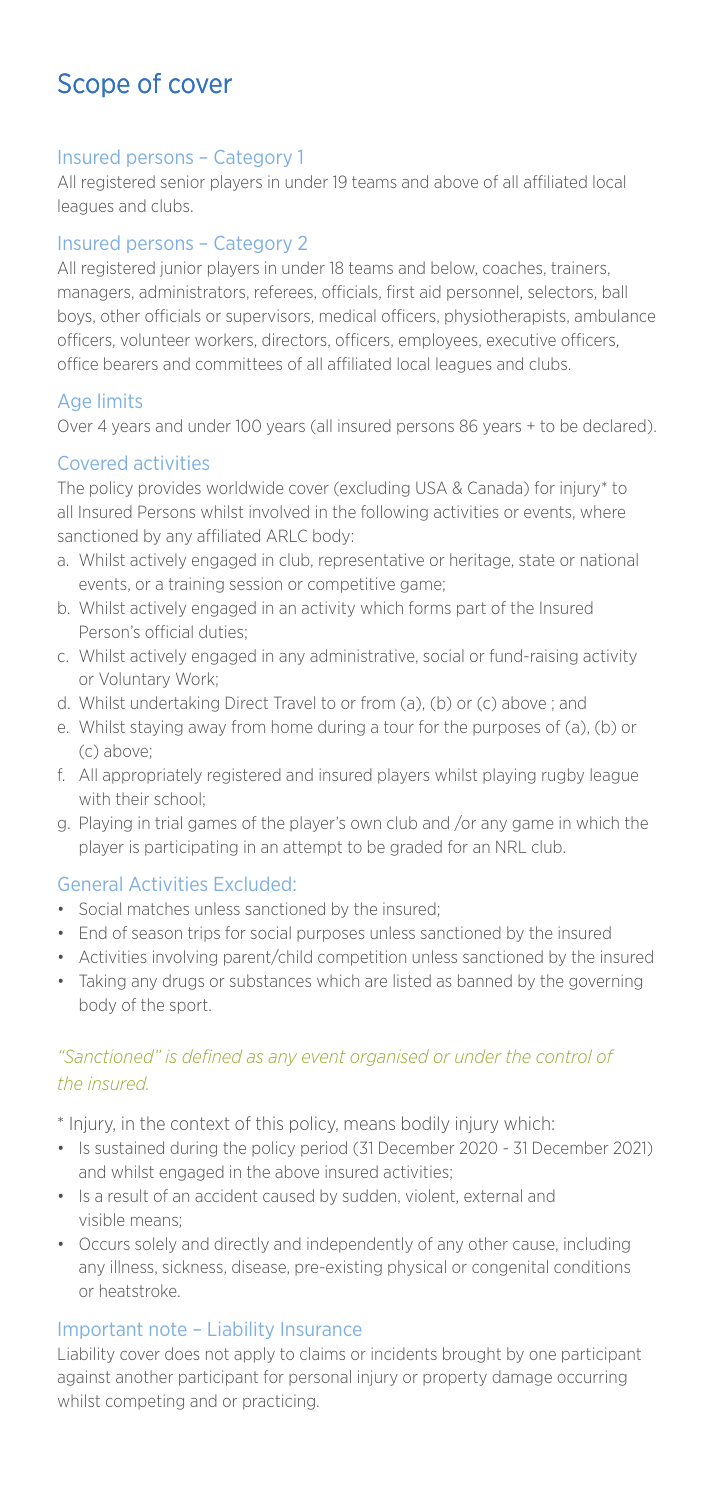# Benefits

#### Personal accident

| Cover                                                  | Category 1                                                               | Category 2   |  |  |  |  |
|--------------------------------------------------------|--------------------------------------------------------------------------|--------------|--|--|--|--|
| Public liability                                       | \$50,000,000                                                             | \$50,000,000 |  |  |  |  |
| Products liability                                     | \$50,000,000                                                             | \$50,000,000 |  |  |  |  |
| Professional liability                                 | \$10,000,000                                                             | \$10,000,000 |  |  |  |  |
| <b>Capital benefits</b>                                |                                                                          |              |  |  |  |  |
| - Paraplegia and Quadriplegia                          | \$1,000,000                                                              | \$1,000,000  |  |  |  |  |
|                                                        | (limited to \$829,000 if subject to the<br>NSW Sporting Injuries Scheme) |              |  |  |  |  |
| - Death and other Capital benefits                     | \$200,000                                                                | \$200,000    |  |  |  |  |
| - Under 18 Death benefit limited to                    | \$40,000                                                                 | \$40,000     |  |  |  |  |
| Loss of income                                         |                                                                          |              |  |  |  |  |
| Weekly benefit limit                                   | \$300                                                                    | \$500        |  |  |  |  |
| - Benefit %                                            | 85%                                                                      | 85%          |  |  |  |  |
| - Benefit period                                       | 52 weeks                                                                 | 52 weeks     |  |  |  |  |
| - Excess                                               | 28 days                                                                  | 14 days      |  |  |  |  |
| Student assistance                                     |                                                                          |              |  |  |  |  |
| - Weekly benefit limit                                 | \$300                                                                    | \$500        |  |  |  |  |
| - Benefit %                                            | 80%                                                                      | 80%          |  |  |  |  |
| - Benefit period                                       | 52 weeks                                                                 | 52 weeks     |  |  |  |  |
| - Excess                                               | 28 days                                                                  | 14 days      |  |  |  |  |
| Home help                                              |                                                                          |              |  |  |  |  |
| - Weekly benefit limit                                 | \$300                                                                    | \$500        |  |  |  |  |
| - Benefit %                                            | 80%                                                                      | 80%          |  |  |  |  |
| - Benefit period                                       | 52 weeks                                                                 | 52 weeks     |  |  |  |  |
| - Excess                                               | 28 days                                                                  | 14 days      |  |  |  |  |
| Inconvenience allowance                                |                                                                          |              |  |  |  |  |
| - Daily benefit                                        | \$100                                                                    | \$100        |  |  |  |  |
| - Maximum benefit                                      | \$2,000                                                                  | \$2,000      |  |  |  |  |
| Non medicare medical expenses                          |                                                                          |              |  |  |  |  |
| - Limit                                                | \$5,000                                                                  | \$5,000      |  |  |  |  |
| - Benefit                                              | 80%                                                                      | 80%          |  |  |  |  |
| - Excess (without Private Health Insurance)            | \$100                                                                    | \$100        |  |  |  |  |
| - Excess (with Private Health Insurance)               | Nil                                                                      | Nil          |  |  |  |  |
| <b>Funeral expenses</b>                                |                                                                          |              |  |  |  |  |
| - Limit                                                | \$10,000                                                                 | \$10,000     |  |  |  |  |
| Ancillary non medical expenses                         |                                                                          |              |  |  |  |  |
| Travel and accommodation expenses to receive treatment |                                                                          |              |  |  |  |  |
| - Limit                                                | \$1,000                                                                  | \$1,000      |  |  |  |  |
| - Benefit                                              | 80%                                                                      | 80%          |  |  |  |  |

*Note: Accommodation Expenses Capped At \$150 Per Night.*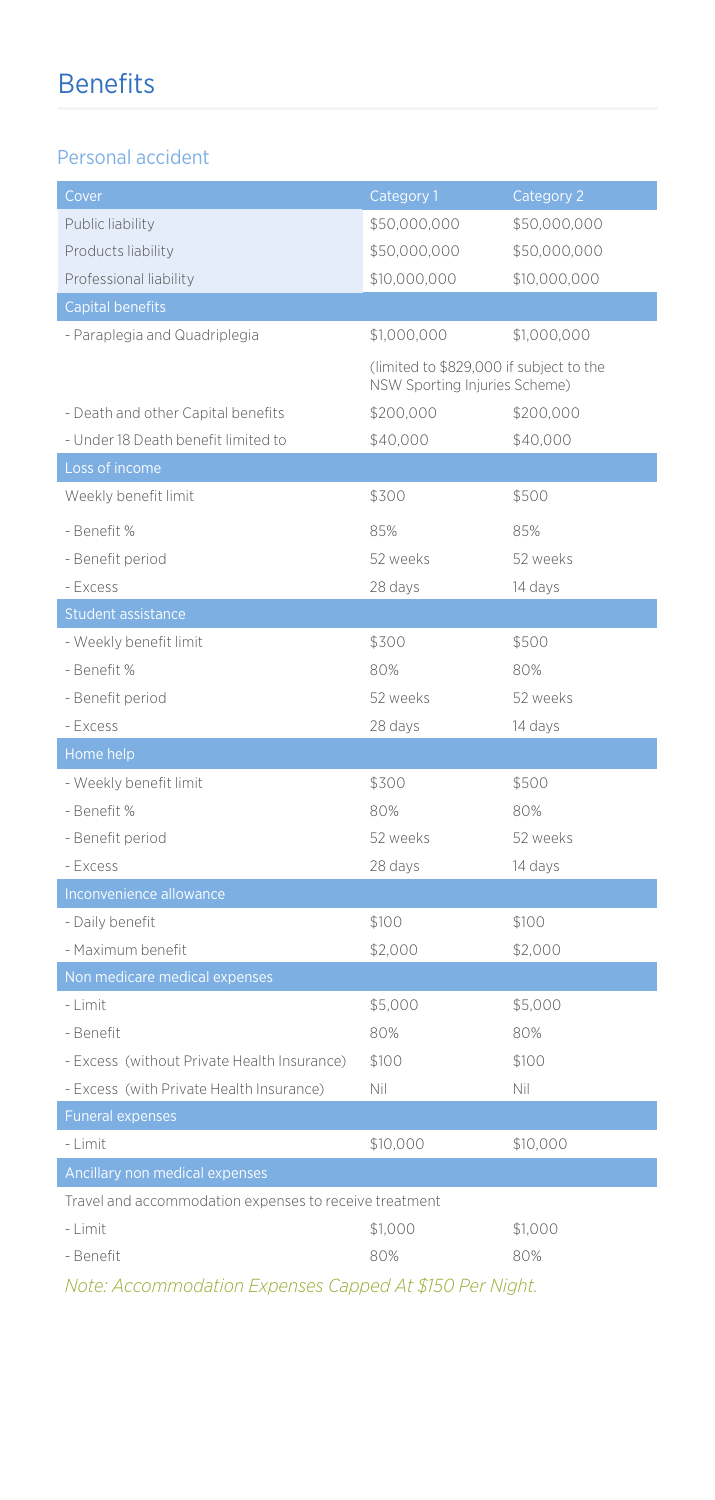# Understanding Medicare vs Private Health

Please see below an example of a real life ACL reconstruction surgery claim. The tables show the reimbursement difference between this player having Private health Insurance and not having Private Health Insurance.

| No Private Health<br>(Insurance Reimbursement Example) |                     |                    |                                    |                                      |                                         |  |  |
|--------------------------------------------------------|---------------------|--------------------|------------------------------------|--------------------------------------|-----------------------------------------|--|--|
| Expense                                                | Fee                 | Medicare<br>Rebate | Private<br><b>Health</b><br>Rebate | Insurance<br>Reimbursement           | <b>Total</b><br>out of<br><b>Pocket</b> |  |  |
| General<br>Practitioner                                | \$70                | \$23.95            | N/A                                | N/A<br>Due to Health<br>Act          | \$46.05                                 |  |  |
| Surgeon                                                | \$3.950             | \$2.962.50         | N/A                                | N/A<br>Due to Health<br>Act          | \$987.50                                |  |  |
| Post-Surgery<br>Consultation                           | \$250               | \$72.27            | N/A                                | N/A<br>Due to Health<br>Act          | \$177.73                                |  |  |
| Anaesthetist                                           | \$850               | \$165.90           | N/A                                | N/A<br>Due to Health<br>Act          | \$684.10                                |  |  |
| MRI Scan                                               | \$295               | \$0                | N/A                                | \$236.00                             | \$59.00                                 |  |  |
| Hospital<br>Theatre Fee                                | \$5.871             | \$0                | N/A                                | \$4,696.80 (80%)                     | \$1,174.20                              |  |  |
| Physio                                                 | \$535<br>(7 visits) | \$0                | N/A                                | \$67.20<br>(policy limit<br>reached) | \$467.80                                |  |  |
| Excess                                                 |                     |                    |                                    | \$50                                 | \$50                                    |  |  |
| Total:                                                 | \$11,821.00         | \$3,224.62         | N/A                                | \$5,000.00                           | \$3,646.38                              |  |  |

#### With Private Health (Insurance Reimbursement Example)

| Expense                      | Fee                 | Medicare<br>Rebate | Private<br><b>Health</b><br>Rebate | Insurance<br>Reimbursement  | <b>Total</b><br>out of<br><b>Pocket</b> |
|------------------------------|---------------------|--------------------|------------------------------------|-----------------------------|-----------------------------------------|
| General<br>Practitioner      | \$70.00             | \$23.95            | N/A                                | N/A<br>Due to Health<br>Act | \$46.05                                 |
| Surgeon                      | \$3,950.00          | \$2,962.50         | \$987.50                           | N/A<br>Due to Health<br>Act | \$0                                     |
| Post-Surgery<br>Consultation | \$250.00            | \$72.27            | N/A                                | N/A<br>Due to Health<br>Act | \$177.73                                |
| Anaesthetist                 | \$850.00            | \$165.90           | \$377.25                           | N/A<br>Due to Health<br>Act | \$306.85                                |
| MRI Scan                     | \$295.00            | \$0                | \$0                                | \$236.00                    | \$59.00                                 |
| Hospital<br>Theatre Fee      | \$5,871.00          | \$0                | \$5,821.00                         | \$40 (80%)                  | \$10,00                                 |
| Physio                       | \$535<br>(7 visits) | \$0                | \$250.00                           | \$228                       | \$57.00                                 |
| Excess                       |                     |                    |                                    | \$0                         | \$0                                     |
| Total:                       | \$11,821.00         | \$3,224.62         | \$7,435.75                         | \$504.00                    | \$656.63                                |